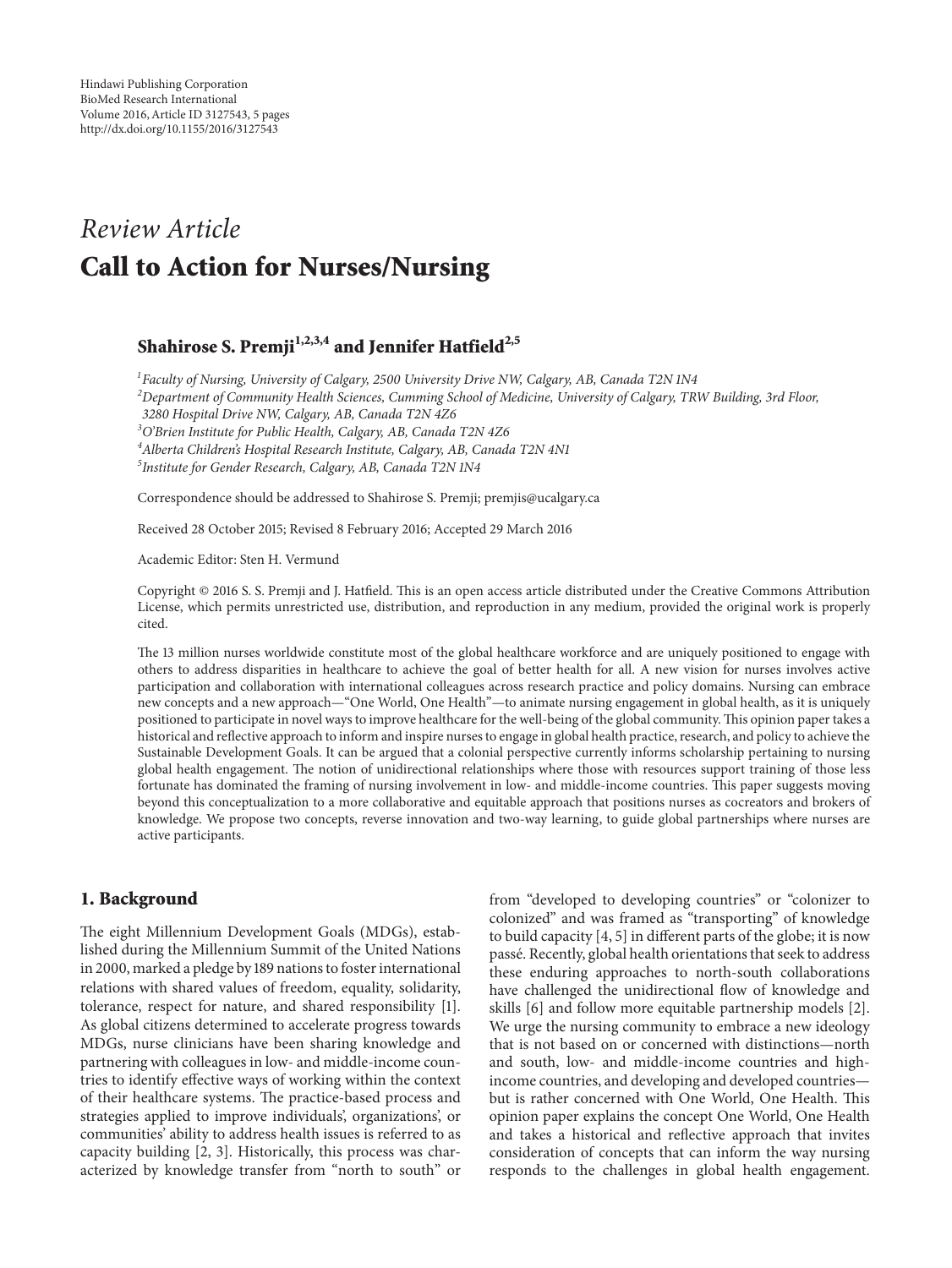We examine terms such as capacity building and explicate how they have been reframed and advanced in the global health and nursing literature including the transformative nature of concepts such as reverse innovation and two-way learning. We conclude by examining implications for nursing, and policy to instill a new perspective—One World, One Health.

#### **2. One World, One Health**

Beyond the expiry of the MDGs, it is argued that "the health of people in all countries" must be an overarching goal of a post-2015 framework [7]. Emerging trends, for instance, majority (70%) of the world's poor now reside in middleincome countries [7], and associated challenges necessitate applying post-2015 goals to all countries, with modification of targets and indicators depending on country context [7]. The sentiment of our shared health concerns and coming together of experts and disciplines to address global challenges is implied in the term "One World, One Health." One World, One Health was coined in 2008 in reference to a consultation document reviewed at the Sixth International Ministerial Conference on Avian and Pandemic Influenza in Egypt [6]. One World, One Health typifies our interconnectedness, between not only humans but nonhumans (i.e., animals) and our ecosystem and emphasizes coequal collaborations and partnerships [6], providing a privileged intersection in which the capacity of healthcare providers, regardless of geographical boundaries, is enhanced for society's well-being [8].

One World, One Health is a relatively new frame of reference in nursing, despite nurses' unique position to address disparities in healthcare to attain health for all people around the world. There are 13 million nurses worldwide who are front-line healthcare providers and, by virtue of their roles and responsibilities, have prolonged encounters with patients and their families [9]. Nurse clinicians require an inquiry approach situated within a cultural-competency framework that promotes behaviors, attitudes, and practices to come together in interpersonal and interprofessional relationships that (a) acknowledge and view cultural differences as strength, (b) promote self-reflection to develop an understanding of their own culture, attitudes, and prejudices, (c) avoid assumptions and stereotypes, and (d) facilitate empathy, despite language or communication barriers [10, 11]. Moreover, knowledge, skills, attitudes, and core values of nurses are fluid [5]—borderless. We assert that for the nursing profession to occupy a forceful role in promoting the aspirations of the Sustainable Development Goals we must see ourselves as partners with our international colleagues, cocreating knowledge and sharing ideas and best practices with a view to seeking innovative solutions to shared health challenges.

## **3. Transformative Nature of Knowledge Transfer, Reverse Innovation, and Two-Way Learning**

The term capacity building, dominant in the development literature since the 1970s, has a historical trajectory informed

by colonial perspectives and unequal power relationships. Capacity building has been reframed to include notions such as working collaboratively to enhance people's leadership and commitment (i.e., dynamic capabilities) to effect change in the conditions of their communities through action (e.g., discovering new ways of doing things) or responsiveness to the changing environment [3, 12–14]. Moving beyond the colonial perspective to a more ethical, equitable approach leads to framing this process in terms of the quality of the relationships that are nurtured between nurses. This spirit and approach are best characterized by the concept of knowledge transfer [4]. Knowledge transfer promotes access to new knowledge, generally created through research, to those who will use this knowledge. The use of this knowledge is intended to improve outcomes of health and ensure effective use of resources and time [4, 15]. Knowledge transfer entails a social process in which a knowledge manager or broker seeks out existing evidence or seeks to bring research activities more in line with users of knowledge [4, 15]. Nurses need to participate in new ways within this social process, developing competencies to promote social, economic, and political action that not only exposes the health inequalities (e.g., social determinants of health) [16] but identifies innovative approaches to reform healthcare delivery. The knowledge transfer experience should be transformative to all individuals engaged in the experience: creator of knowledge, broker of knowledge, and user of knowledge.

With growing awareness of the transformative nature of international activities, concepts such as reverse innovation and two-way or shared learning have also been advanced in the literature. Reverse innovation is a term that appeared in 2009 and is more prominent in the business literature. It entails applying successful innovative approaches originating from low- and middle-income countries (driven by limited resources) to high-income countries in order to transform healthcare systems and improve health outcomes of patients and communities [17–19]. For example, North Wales implemented a Brazilian family health strategy—universal primary care services—in which primary care teams comprising a doctor, nurse, nurse auxiliary, and four community health workers delivered primary care services to households within their defined geographic area, whether or not the household express a need for service [20]. A number of barriers, however, influence reverse innovation, including weak flow infrastructure, narrow-mindedness, and early failures [17]. Overcoming these barriers is important to realize that the goal of reverse innovation is "to contribute to the countless health challenges faced by populations across the world" [17, p. 2]. The 13 million nurses worldwide can promote a "global innovation flow" that is bidirectional, sharing knowledge, skills, ideas, and lessons learned around the world in order to cocreate clinical practice solutions for the world [17, 21]. Moreover, this global innovation flow should be linked to the Sustainable Development Goals (e.g., "ensure healthy lives and promote well-being for all at all ages") in a way that seeks to achieve economic, social, and environmental development with hopes of eliminating all forms of poverty [17, 22]. As such, nurses need to embrace new ways of doing, a paradigm shift, which entails examining problems across situations or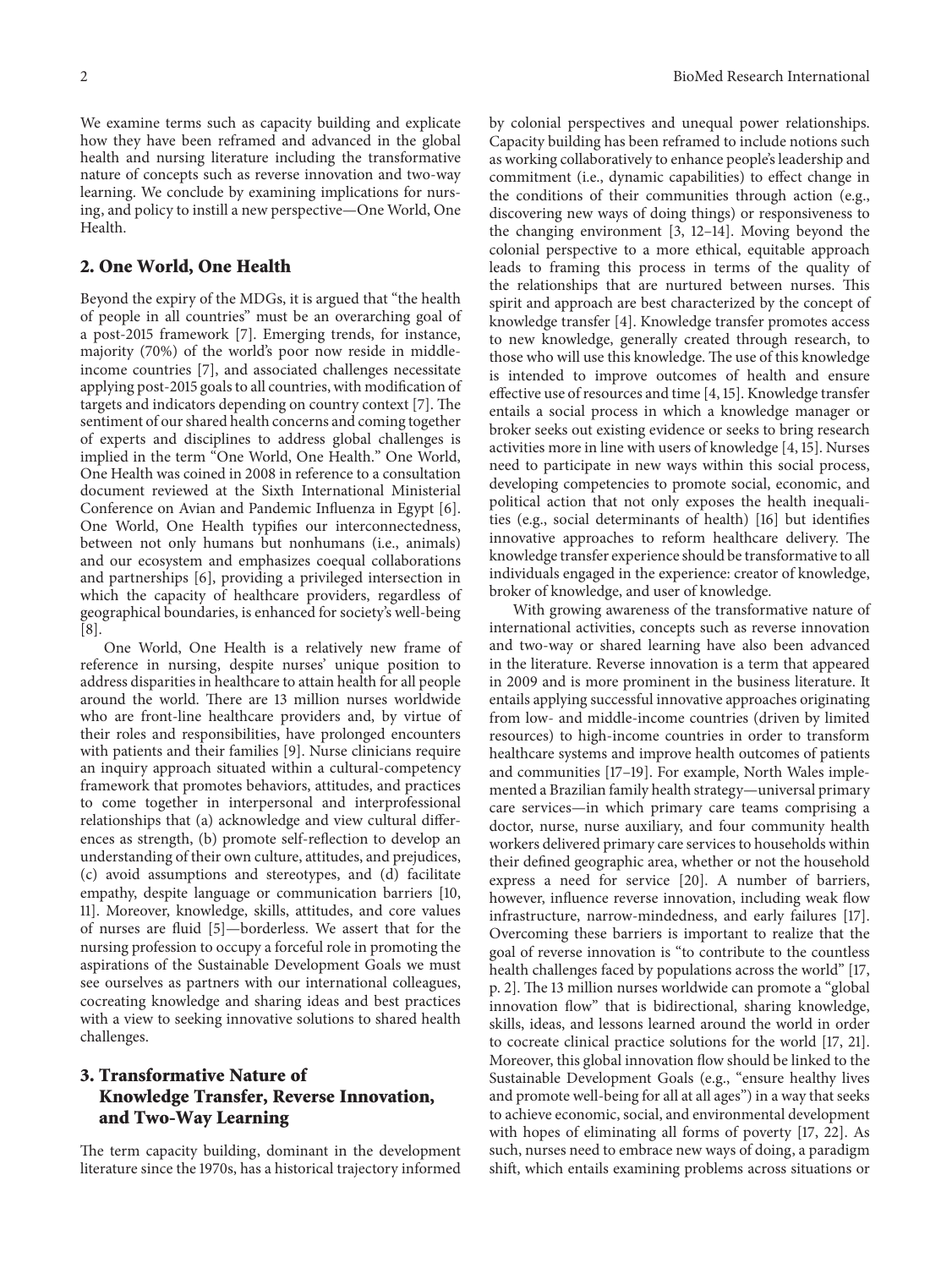| Stakeholder group                       | Recommendation                                                                                                                         |
|-----------------------------------------|----------------------------------------------------------------------------------------------------------------------------------------|
| <b>Nurses</b>                           | Need to participate in the conversation at every level (e.g., academic, association, and policy)<br>and develop emotional intelligence |
| Professional nursing education programs | Help nurses develop competencies and attributes for engagement in global health reform                                                 |
| Interprofessional education programs    | Promote networking, collaboration, nonhierarchical relationships, and common goals                                                     |
| Nurse clinicians                        | Need inquiry approach situated within a cultural-competency framework                                                                  |
| Nursing community                       | Embrace One World, One Health                                                                                                          |

Table 1: Key recommendations for nursing engagement in global health.

contexts, being inclusive of other disciplines to explore the complex nature of the problem, and finding alternate and creative solutions. At the forefront of these solutions should be the principles of dignity, prosperity, justice, partnership, planet, and people [7].

Similarly, two-way learning is synonymous with reverse capacity development, which refers to the altered perception, particularly awareness and understanding, of these perspectives or worldviews that can be "translated" into action that can potentially inform practice "at home" [14]. Only one article in the policing literature precisely referred to the concept of reverse capacity development [14]. The authors reflected on Australian police officers' experiences related to peace keeping and capacity building in Solomon Islands, Timor-Lester, and Papua New Guinea. Harris and Goldsmith [14] refer to a "positive effect" of these reverse capacity building experiences, such as enhanced repertoire of skills to improve structures or processes in their workplace, that go beyond enhancing one's own clinical and culturalcompetency skills.

Cross-cultural competencies are one strategy to improve patient outcomes and eliminate racial and ethnic disparities in health outcomes [10]. Health inequities, however, are also rooted in social determinants of health (e.g., social status, income, gender, disability, or sexual orientation) [23]. Nursing involvement in the global innovation flow offers an opportunity to support learning in utilizing the social determinants of health framework "at home" to increase access to not only quality care but health resources thereby reducing health inequities [23, 24]. Indirectly, it increases nursing workforce diversity, which has been identified as an important strategy to overcome health inequities [23, 24]. Nursing engagement in the "global innovation flow" is an innovative strategy to reduce inequality within countries—nursing's contribution to moving towards Sustainable Development Goal (e.g., Goal 10 "reducing inequality within and among countries") [1]. To ensure an effective healthcare system that is accessible, safe, effective, and affordable around the world, nurses also need to change the conversion to influence policy (health and social) [25].

## **4. Nursing: Engagement in Changing Conversation**

Nurses have the potential and often the interest to participate in addressing many of the global health issues (e.g., noncommunicable disease) [9] through engagement in areas of healthcare reform that are common across all countries, despite contextual differences [26, 27]. They are uniquely positioned to facilitate shared learning globally and engage in reverse innovation and reverse capacity development (i.e., two-way learning). Reports and studies [9, 26–28] suggest that nurses are viewed as trusted professionals who have the ability to influence elements of healthcare reform. Though there is an appreciation that nurses will need to increase their visibility in shaping international practice and policy decisions (e.g., international agencies, national capitals) [9, 26– 28]. The International Council of Nurses realizes that nurses will need to better understand the global health discourse and shape and reshape the conversations at multiple levels (i.e., intrapersonal, interpersonal, organizational, and sociocultural) to inform world views and promote behavior change, that is, involvement in healthcare reform that will lead to health for all [27]. The Global Advisory Panel for the Future of Nursing convened by Sigma Theta Tau International has created a platform for these conversations to increase nurses' contribution to global health [29].

Reverse innovation and two-way learning create an openness to "change the conversation" [30], that is, engage in discourse to promote change in thinking and behavior (i.e., taking action in global healthcare reform). Reverse innovation and two-way learning can promote respect for intellectual partnerships and shared exchange of knowledge, ideas, skills, and innovation across borders [19]. It does not, however, dispel the power dynamics or the view of them and the "other." Moreover, reverse innovation and capacity development although helpful concepts are not sufficient and must be complemented by an understanding that embodies the complex interrelationship between community engagement and core values of social responsibility, justice, and equity.

### **5. Implications for Nursing and Health Policy**

Access to high-quality and high-value care should be a fundamental right of every patient, regardless of the country in which they are receiving healthcare services. The post-2015 United Nations Sustainable Development Goals aspire to this agenda in ways that differ from the "donor-recipient" paradigm of the MDG as it empowers every individual to action [7, 31]. Participation of nurses, a key principle of the Sustainable Development Goals, at every level (see Table 1) will be imperative to reform healthcare to move towards this agenda (i.e., improving access and quality while making healthcare affordable) [32].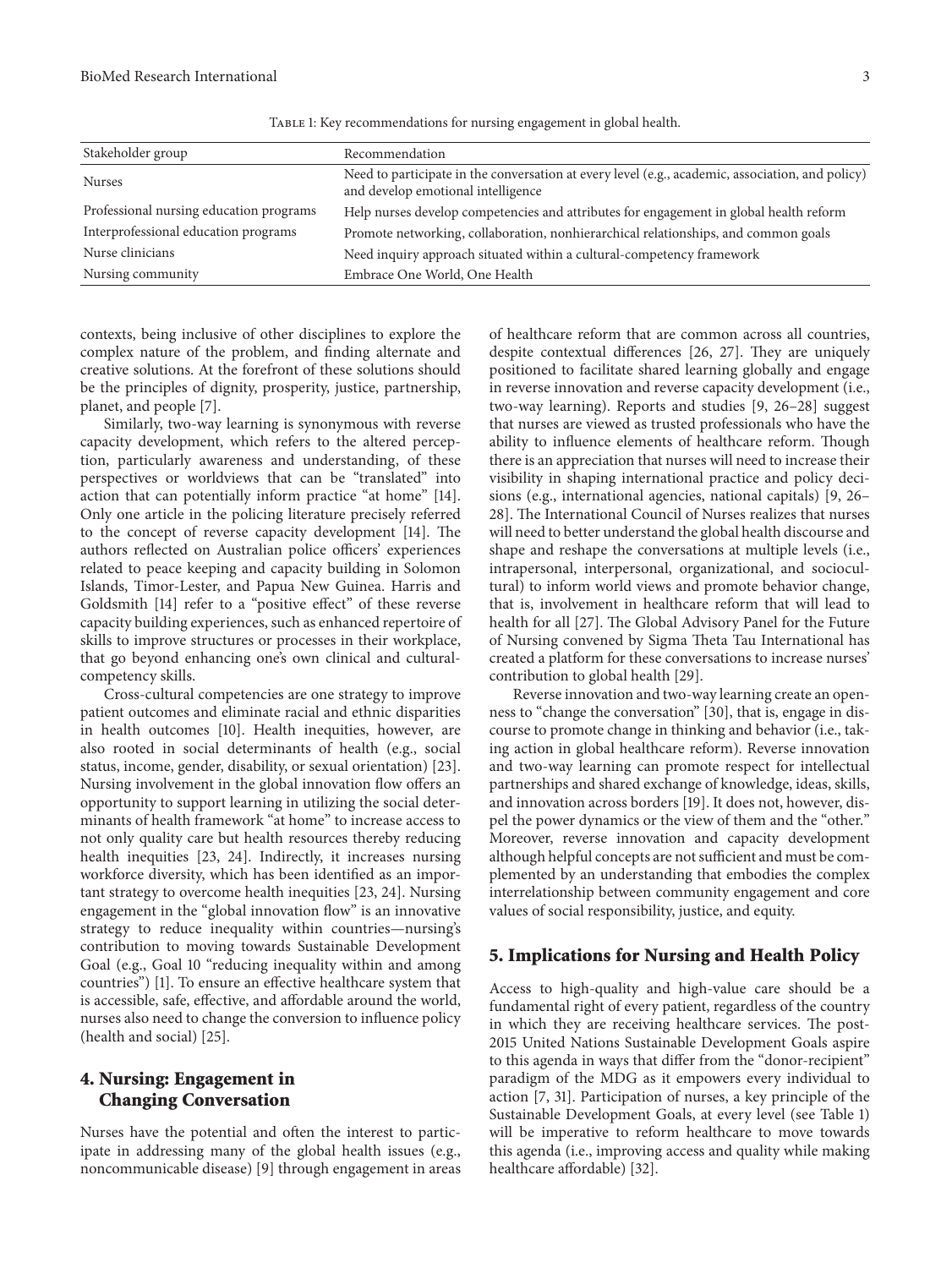Nursing academic and professional institutions are integral to creating an enabling environment for nurses to develop the skills and competencies to participate in addressing inequities in health and healthcare delivery. Professional nursing education programs must help nurses develop competencies (e.g., political leadership, team work) and attributes (e.g., influence, professional credibility) that are fundamental for nursing engagement in global health and health reform [32–34]. To improve health system performance, leadership, critical reasoning, and data management skills are required to generate and use data to inform decisions regarding clinical, research, and education practice and policy [25, 33]. Nurses are apt at adopting and implementing policy but appear to be peripheral in informing and shaping policy [35]. Interprofessional education to promote networking, collaboration, nonhierarchical relationships, and common goals will resolve issues related to professional silos and exclusion of nurses at the policy table [32, 33]. Emotional intelligence (i.e., selfawareness and social astuteness) will enable nurses to manage social and cultural factors that impede their involvement in promoting changes in practice, education, and policy [32]. Professional institutions maintain the responsibility of (a) ensuring nursing presence during policy decision-making, (b) preserving a united front, and (c) guiding nurses to remain proactive in lobbying government and stakeholder to address social determinants of health, which influence health, and access to healthcare [32]. Nurses will need to hold governments, nongovernmental organizations, private sectors, and academic and professional institutions, among others, accountable to the commitments made in delivering priorities in the Post-2015 Development Agenda [36].

#### **6. Conclusion**

This paper intends to begin conversation among nurses about their engagement in global health and identify actions to participate in health reform required to promote health for all. Grounding nursing conversation in the concepts articulated above will guide change [30], in that it will enable nurses to be accountable to both patient care and healthcare leadership [27]. In so doing, nurses can influence organizational and political context of care, cocreate global solution for care through "global innovation flow," and emphasize primary care to promote well-being of populations [27]. Disengagement, on the other hand, will result in preserving the status quo and increase healthcare spending without improvement in patient and population well-being.

#### **Competing Interests**

The authors declare that there are no competing interests regarding the publication of this paper.

## **References**

[1] United Nations Development Programme, *The Millennium Development Goals: Eight Goals for 2015*, 2014, http://www.undp .org/content/undp/en/home/mdgoverview.html.

- [2] B. R. Crisp, H. Swerissen, and S. J. Duckett, "Four approaches to capacity building in health: consequences for measurement and accountability," *Health Promotion International*, vol. 15, no. 2, pp. 99–107, 2000.
- [3] R. Kislov, H. Waterman, G. Harvey, and R. Boaden, "Rethinking capacity building for knowledge mobilisation: developing multilevel capabilities in healthcare organisations," *Implementation Science*, vol. 9, article 166, 2014.
- [4] M. Meyer, "The rise of the knowledge broker," *Science Communication*, vol. 32, no. 1, pp. 118–127, 2010.
- [5] A. Keeling, "Global perspectives on nursing," *Window in Time*, vol. 21, no. 1, pp. 1–2, 2013.
- [6] World Bank, *People, Pathogens and Our Planet. Volume 1: Toward a One Health Approach for Controlling Zoonotic Disease*, World Bank, Washington, DC, USA, 2010, http://siteresources .worldbank.org/INTARD/Resources/PPP Web.pdf.
- [7] I. Kickbusch and C. Brindley, *Health in the Post-2015 Development Agenda: An Analysis of the UN-Led Thematic Consultations, High-Level Panel Report and Sustainable Development Debate in the Context of Health*, World Health Organization, Geneva, Switzerland, 2013, http://graduateinstitute.ch/files/live/sites/iheid/files/sites/globalhealth/shared/1894/ Publications/Health-in-the-Post-2015\_v7.pdf.
- [8] L. O. Gostin and M. Powers, "What does social justice require for the public's health? Public health ethics and policy imperatives," *Health Affairs*, vol. 25, no. 4, pp. 1053–1060, 2006.
- [9] International Council of Nurses, "Nurses convene in Malta to share knowledge, discuss global health priorities," *International Nursing Review*, vol. 58, no. 3, pp. 277–279, 2011.
- [10] D. A. Lie, E. Lee-Rey, A. Gomez, S. Bereknyei, and C. H. Braddock III, "Does cultural competency training of health professionals improve patient outcomes? A systematic review and proposed algorithm for future research," *Journal of General Internal Medicine*, vol. 26, no. 3, pp. 317–325, 2011.
- [11] K. Bhui, N. Warfa, P. Edonya, K. McKenzie, and D. Bhugra, "Cultural competence in mental health care: a review of model evaluations," *BMC Health Services Research*, vol. 7, article 15, 2007.
- [12] S. Barakat and M. Chard, "Theories, rhetoric and practice: recovering the capacities of war-torn societies," *Third World Quarterly*, vol. 23, no. 5, pp. 817–835, 2002.
- [13] D. C. Korten, "Community organization and rural development: a learning process approach," *Public Administration Review*, vol. 40, no. 5, pp. 480–511, 1980.
- [14] V. Harris and A. Goldsmith, "International police missions as reverse capacity building: experiences of Australian police personnel," *Policing*, vol. 3, no. 1, pp. 50–58, 2009.
- [15] V. L. Ward, A. O. House, and S. Hamer, "Knowledge brokering: exploring the process of transferring knowledge into action," *BMC Health Services Research*, vol. 9, no. 1, p. 12, 2009.
- [16] M. Marmot, S. Friel, R. Bell, T. A. Houweling, and S. Taylor, "Closing the gap in a generation: health equity through action on the social determinants of health," *The Lancet*, vol. 372, no. 9650, pp. 1661–1669, 2008.
- [17] S. B. Syed, V. Dadwal, and G. Martin, "Reverse innovation in global health systems: towards global innovation flow," *Globalization and Health*, vol. 9, article 36, 2013.
- [18] J. R. Immelt, V. Govindarajan, and C. Trimble, "How GE is disrupting itself," *Harvard Business Review*, vol. 87, no. 10, pp. 56–65, 2009.